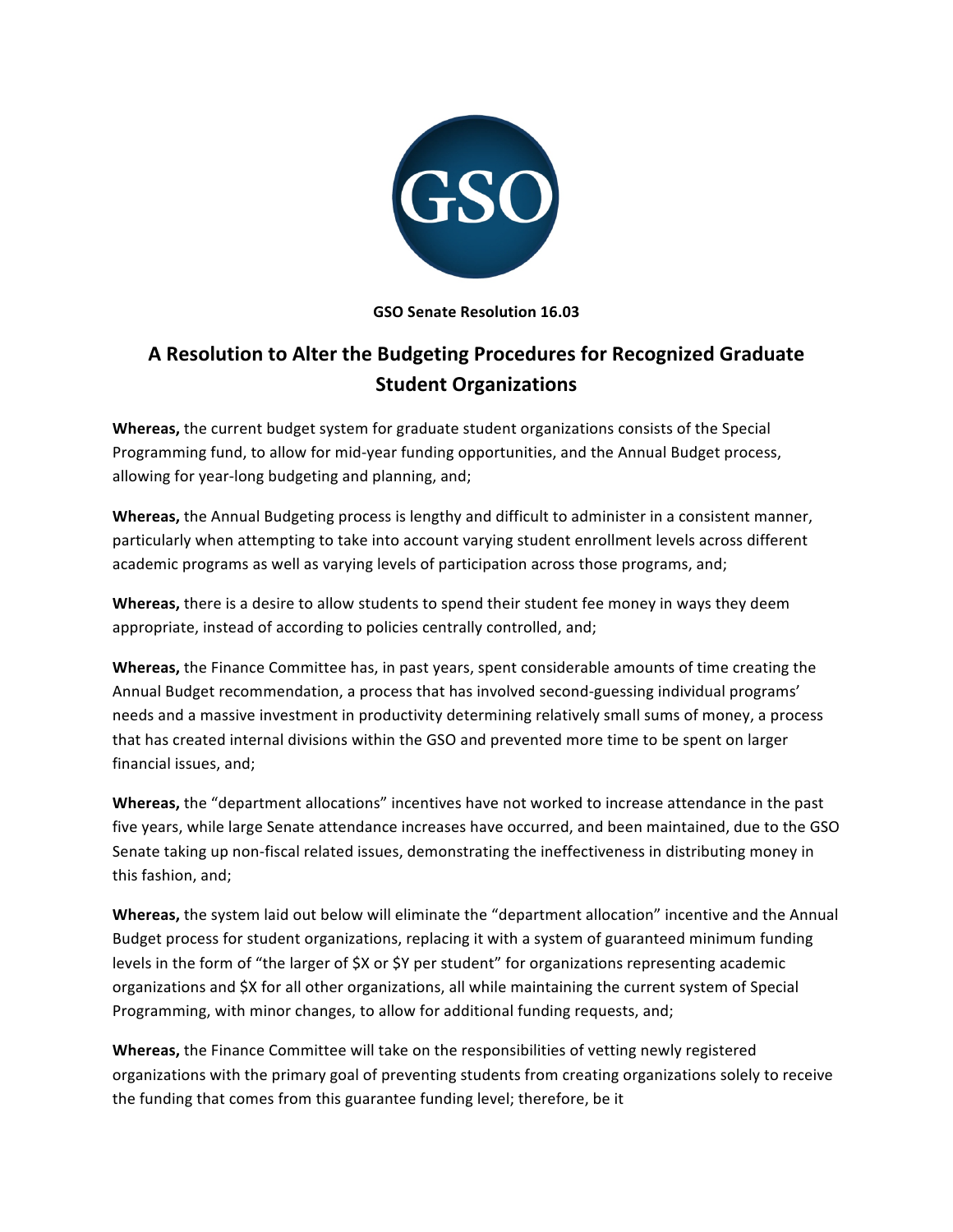*Resolved*, that the Constitution be amended as follows, effective on passage, with additions highlighted and underlined (**example**) and deletions struck through (example), with appropriate renumbering of sections:

#### **"ARTICLE II: THE EXECUTIVE BRANCH**

- Section 2: The Executive Board shall:
	- i. Take action as a whole via a majority vote. Quorum shall be a majority of Executive Officers, excluding vacancies.
	- ii. Take on the duties of any vacant office, delegating such responsibilities and powers as the Board sees fit to the remaining Executive Officers.
	- iii. Assist and give advice to the President as necessary.
	- iv. Assist the President in implementing all policies, directives, and resolutions of the Senate.
	- v. Act on emergency requests for funding not over \$1000 when the GSO Senate may not take action in a timely manner. Such actions must be reported to the Senate at the next regular meeting.
	- vi. Assist the Comptroller in establishing the GSO Overhead and Operations Budget that is submitted to the Finance Committee for consideration in the annual budget.
	- vii. Attend all meetings of the Senate.
	- viii. Establish the place and time of Senate meetings, unless the Senate otherwise directs.
	- ix. Call, with due notice, special meetings of the Senate. Due notice is defined as seven calendar days.
	- x. Have the power to veto bills passed by the Senate within five days of their passage.
- Section 6: The Comptroller shall:
	- i. Maintain current and accurate financial records of the GSO.
	- ii. Submit written financial reports to the Senate. Those reports shall include:
		- a) At the first Regular Meeting, an overview of the annual budget passed in the previous academic year, including any updates and spending throughout the summer.
		- b) At all Regular Meetings, any pending funding requests, including the recommendation of the Finance Committee and balance of funds available for such funding.
		- e) At the last Regular Meeting of each semester, the balance of funds available for degree granting unit allocations.
		- d) At the Special Budget Meeting, an account of funds allocated in the previous budget but not spent.
	- iii. Chair the Finance Committee.
	- iv. Update the Fiscal Policy of the GSO, in consultation with the Finance Committee, at least once per academic year when needed, and report any changes to the Senate.
	- v. Propose an annual budget for the Special Budget Meeting, which must have been approved by the Finance Committee.
	- vi. Serve on the University Senate in one of the seats allotted to the GSO, and in that position, serve on the Budget and Fiscal Committee of the same body.
	- vii. Assist in overseeing any bookkeeping or accounting staff, or similar appointed positions.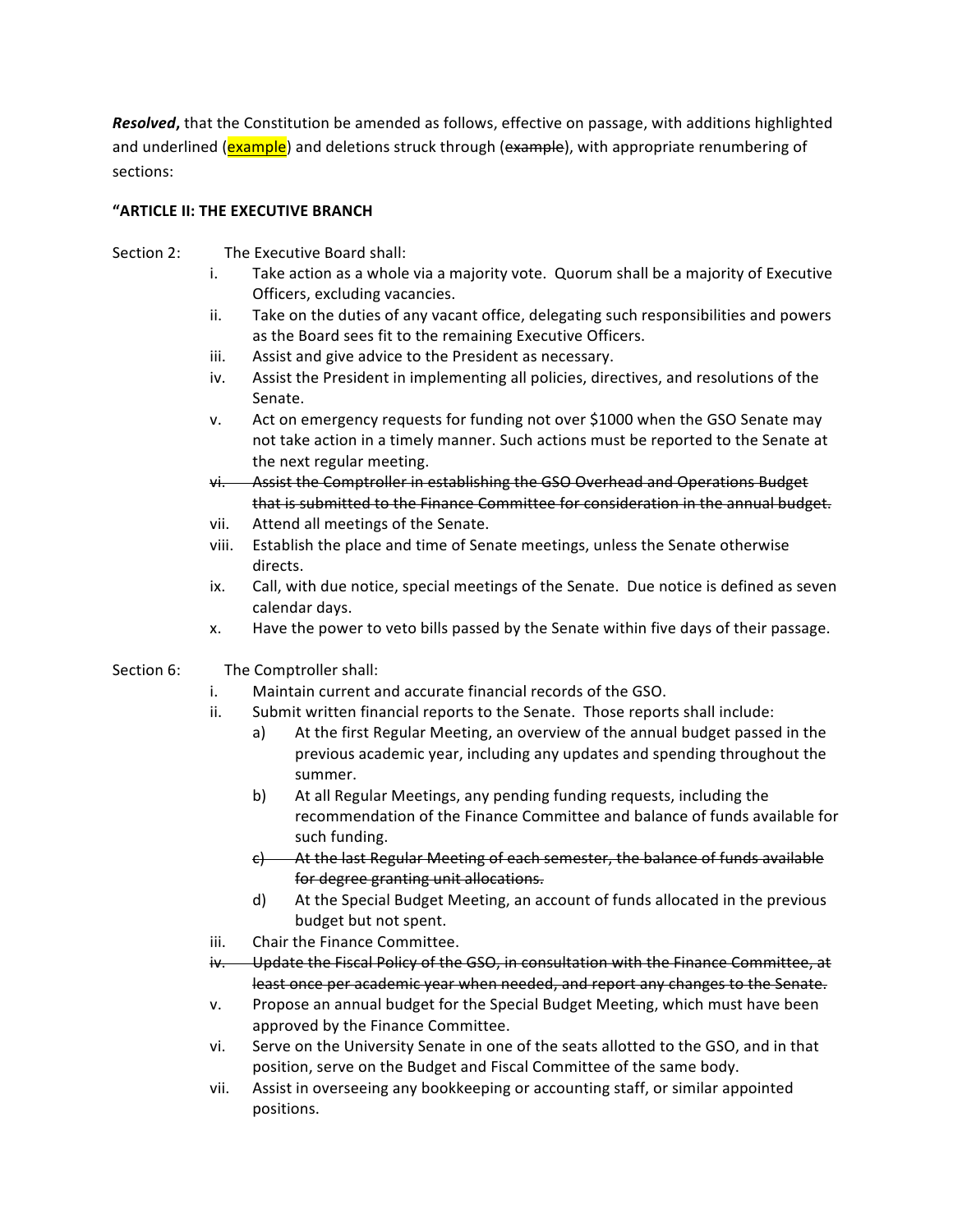#### **ARTICLE IV: ELIGIBILITY FOR OFFICE, DISQUALIFICATION, IMPEACHMENT, AND CONFLICT OF INTEREST**

- Section 2. No officer or senator may receive remuneration from any group funded in whole or in part by the GSO. They may receive remuneration from the GSO itself as established at the Annual Budget Meeting. Senators and Officers may receive compensation from their degree granting unit, off-campus employer, or other academic or administrative unit within the University while serving their terms. They may not receive compensation from any campus-wide service organization funded in part or in whole by either the GSO or the office supporting the GSO's financial reporting line.
- Section 4: No Senator may vote on the funding of an organization or department to which he or she is a member.

#### **ARTICLE VIII: FISCAL AND BUDGET PROCEDURES AND APPLICATION FOR FUNDS**

- Section  $1:$  The GSO Senate shall establish a Fiscal Policy which shall define the financial and budget policies of the GSO. All Officers and Committees are The GSO shall be bound by the Fiscal Policy. The Comptroller and Finance Committee shall review the policy and recommend amendments as needed. The Senate may delegate its power to modify the Fiscal Policy to the Comptroller and Finance Committee jointly or together as it sees fit.
- Section 2: The Finance Committee shall propose an Annual Budget to the Senate at the annual budget meeting no later than April 30<sup>th</sup> of each year. The Senate may override or modify the proposed budget in the same manner as all other ordinary legislation. The Senate must approve a budget by April  $30<sup>th</sup>$ . If no budget has been approved, the Annual Budget shall be considered approved as originally proposed to the Senate by the Finance Committee.
- Section 3: The Comptroller, in consultation with the Executive Board, will prepare the annual budget for all GSO operations and expenses and forward it to the Finance Committee for consideration.
- Section  $4:$  Any service providers who wish to request funds in the Annual Budget shall submit the necessary materials, as specified by the Fiscal Policy or, if unspecified, by the Comptroller in consultation with the Finance Committee. The deadline for annual budget submission shall be established by the Comptroller in consultation with the Finance Committee and published on the website by the Executive Board.
- Section  $\frac{1}{5}$  4: Student organizations that wish to be funded by the GSO with an annual budget must be registered with the University per the Recognized Student Organization Handbook. Details on registration procedures will be made public on the GSO's website or other university website.
- Section 2: All monies allocated to student organizations for annual start-up costs by the GSO, with the exception of funds collected and deposited through fundraising, must be budgeted the previous year at the annual budget meeting held in April.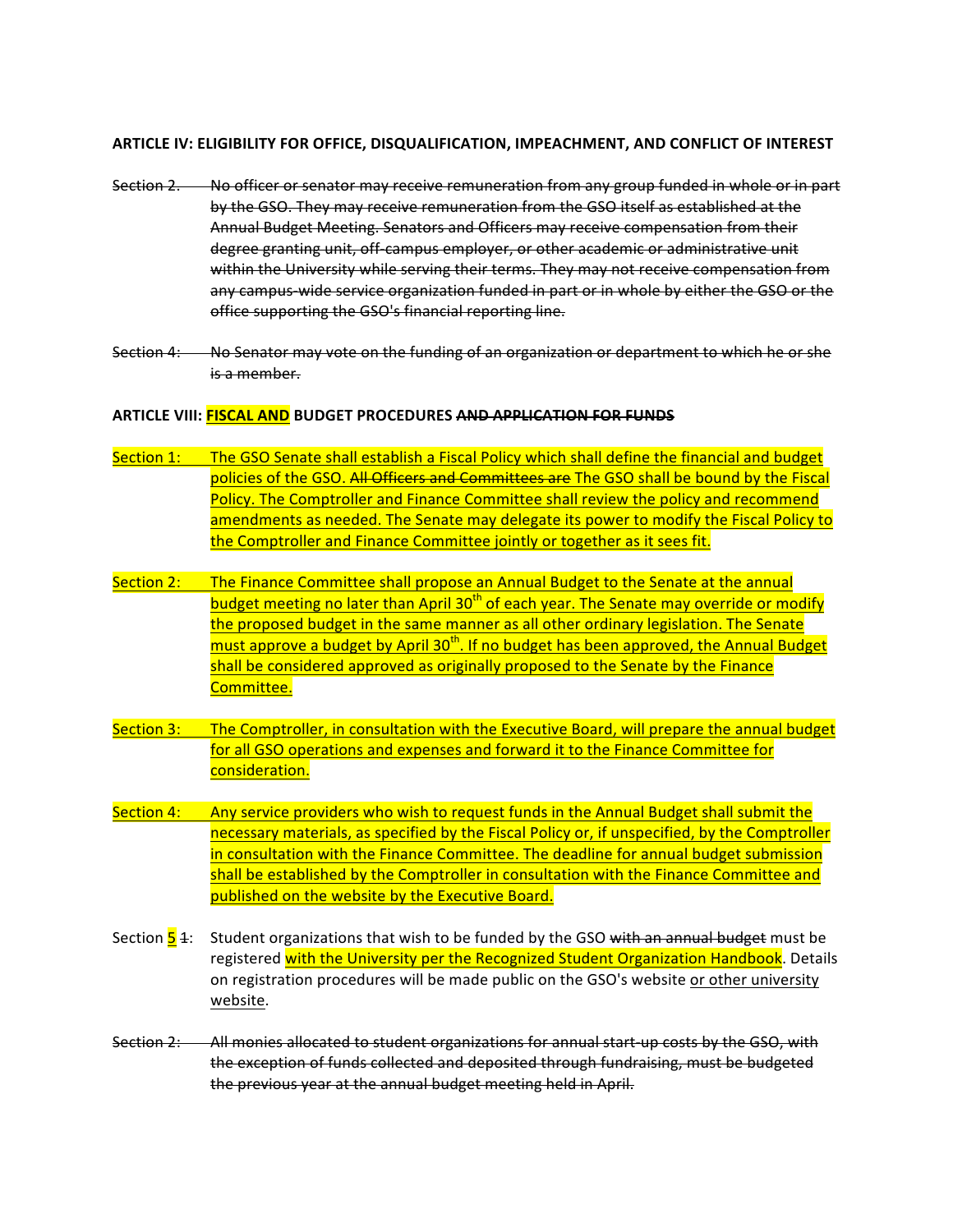- Section 3: No monies can be allocated to a recognized student organization from the Plant Fund or from the Overhead and Operations account.
- Section 4: The GSO Senate may not allocate monies at its annual budget meeting that are not calculated into the base budget estimate.
- Section 5: Organizations must submit their proposals to the GSO Comptroller for consideration of a budget for the next academic year. The Comptroller will publish the deadlines for budget submission and work with each organization to meet annually established deadlines.
- Section 6: The Comptroller, in consultation with the Executive Board, will prepare the GSO's overhead and operations budget and forward it to the Finance Committee.
- Section 7: The deadline for annual budget submission shall be established by the GSO Executive Board.
- Section 8: The Finance Committee will consider all submitted budgets within 14 days of the submission deadline and make its recommendations to the Senate at the annual budget meeting no later than April  $30^{th}$ .
- Section 9: Academic plans that are represented by a Senator will be allocated a participation incentive. The allocation will be determined by multiplying the number of students represented by the number of Regular Business Meetings the Senator representing that academic plan attends. The allocation will be made at the end of Fall and Spring semesters.
- Section  $\frac{6}{9}$  40: All units must submit original receipts for reimbursement or process payments in advance.
- Section 7 44: All Campus wide Service Organizations and Recognized Student Organizations, and Departments are entitled to argue their case for funding in front of the Senate. The Senate retains the right to limit the time allotted for such arguments.
- Section 12: The Senate may override or modify the recommendations of the Finance Committee by a simple majority of those Senators present and voting at any meeting.

Section 13: A total budget for the upcoming academic year must be approved no later than April 30<sup>th</sup>.

Section  $\frac{8}{4}$ : This organization will maintain viewpoint neutrality in all of its funding decisions."

**Resolved**, that the Fiscal Policy be amended as follows, with an effective date of April 15, 2016, with additions highlighted and underlined (example) and deletions struck through (example), with appropriate renumbering of sections:

# **"Graduate Student Organization Fiscal Policy**

**Please contact the Comptroller at gsocomptroller@syr.edu if there are any questions or concerns** about the provisions for using funds. If you are not familiar with GSO pre-approval or reimbursement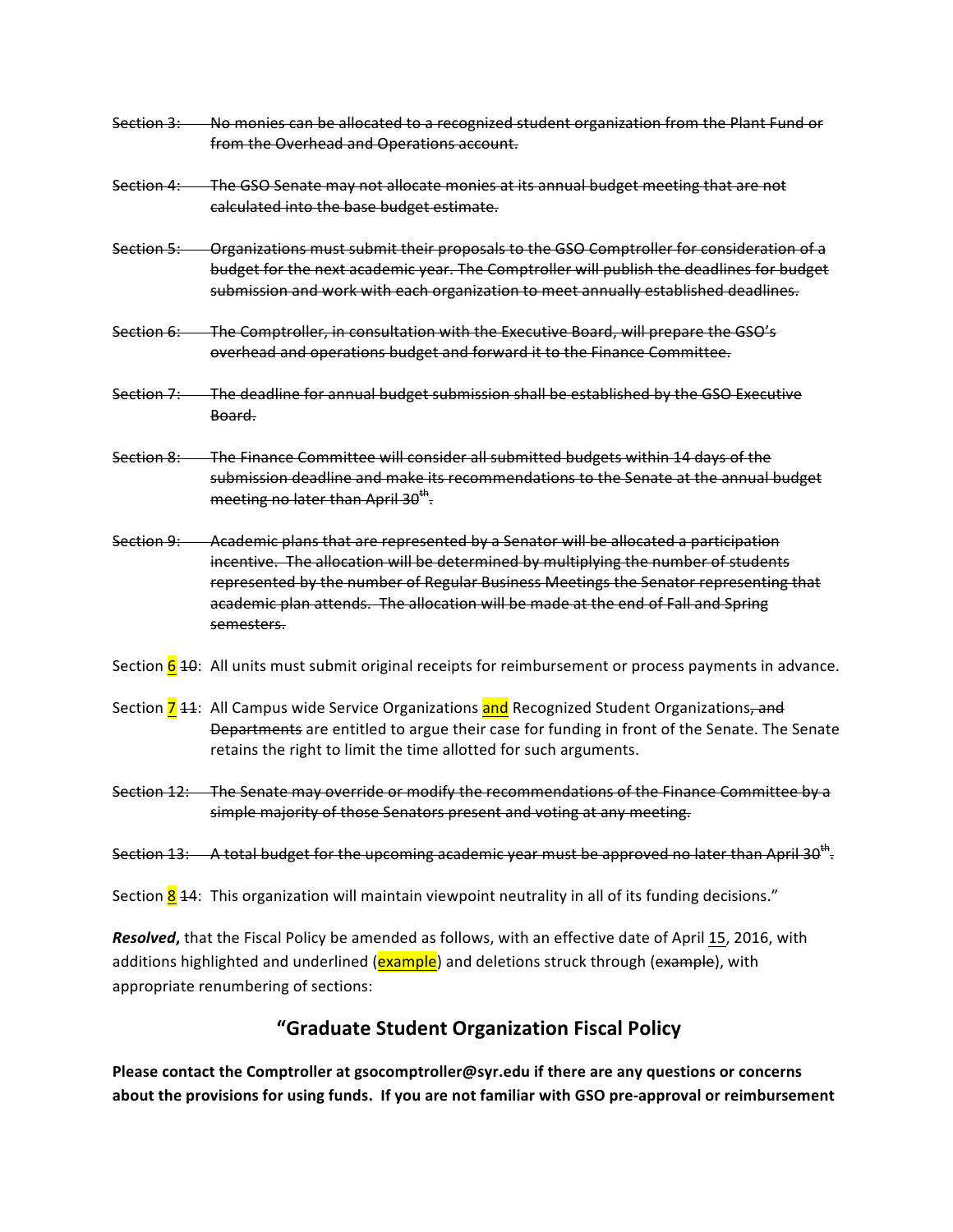procedure please contact the Comptroller before any spending occurs. Pre-approval is required for **ALL reimbursements.**

The GSO budget will consist of funds allocated at the annual GSO budget meeting. The funds allocated at this meeting can include both projected fee revenues for the upcoming academic year as well as unspent funds from previous academic years. In order to maintain the ability to always fund programming approved in previous budgets the GSO shall maintain a reserve fund of a minimum of \$50,000 but not to exceed 20% of the GSO annual budget.

#### **I. Provisions for Using Funds**

**• Department funds are determined by the number of fee-paying graduate students enrolled in each** department. These numbers are obtained from the University Registrar. Department funds will be spent first out of an organization's GSO account.

• Organization funds are determined by the Senate budget allocation from the preceding year's budget meeting. The GSO Comptroller manages these funds for student organizations. Organizations that are given money in the previous year are not precluded from applying for additional funding for events through special programming allocations during the academic year.

Departments and organizations Organizations must meet their stated categorical requirements as follows before using any allocated funds from GSO.

- A. All To receive funds from the GSO, all organizations must be recognized and in good standing with the **GSO.** Good standing is defined as registered with the Office of Student Life GSO. Activities or the GSO and approved by the GSO Finance Committee. The Registered Graduate Student Organization Handbook, located on the GSO website, contains registration requirements and procedures. The GSO will not allocate monies to unrecognized organizations. All academic departments are considered recognized for the purpose of annual department allocations; however, if the academic department wishes to apply for an annual budget, or special programming funds, or startup funds, they must be registered as an organization with the GSO.
- B. 25-35% of the total GSO budget will be allocated to RSOs between the annual budget and special programming. Organizations who have been approved by the Finance Committee will receive automatic annual funding. This funding level will be established by a uniform formula applied to all organizations. The Senate will establish the particulars of the formula as part of the Annual Budget as recommended by the Finance Committee. By default, all organizations will receive the same minimum dollar amount of funding. Organizations certified as representative of one or more academic programs by the Finance Committee will receive either this funding amount or an amount of money per student represented, whichever is higher funding according <mark>to the formula "the higher of the default or \$Y per student represented."</mark>
- C. Organizations funded from the Annual Budget may still apply for Special Programming funds. Organizations must submit a budget for all of their annual spending in order to be eligible to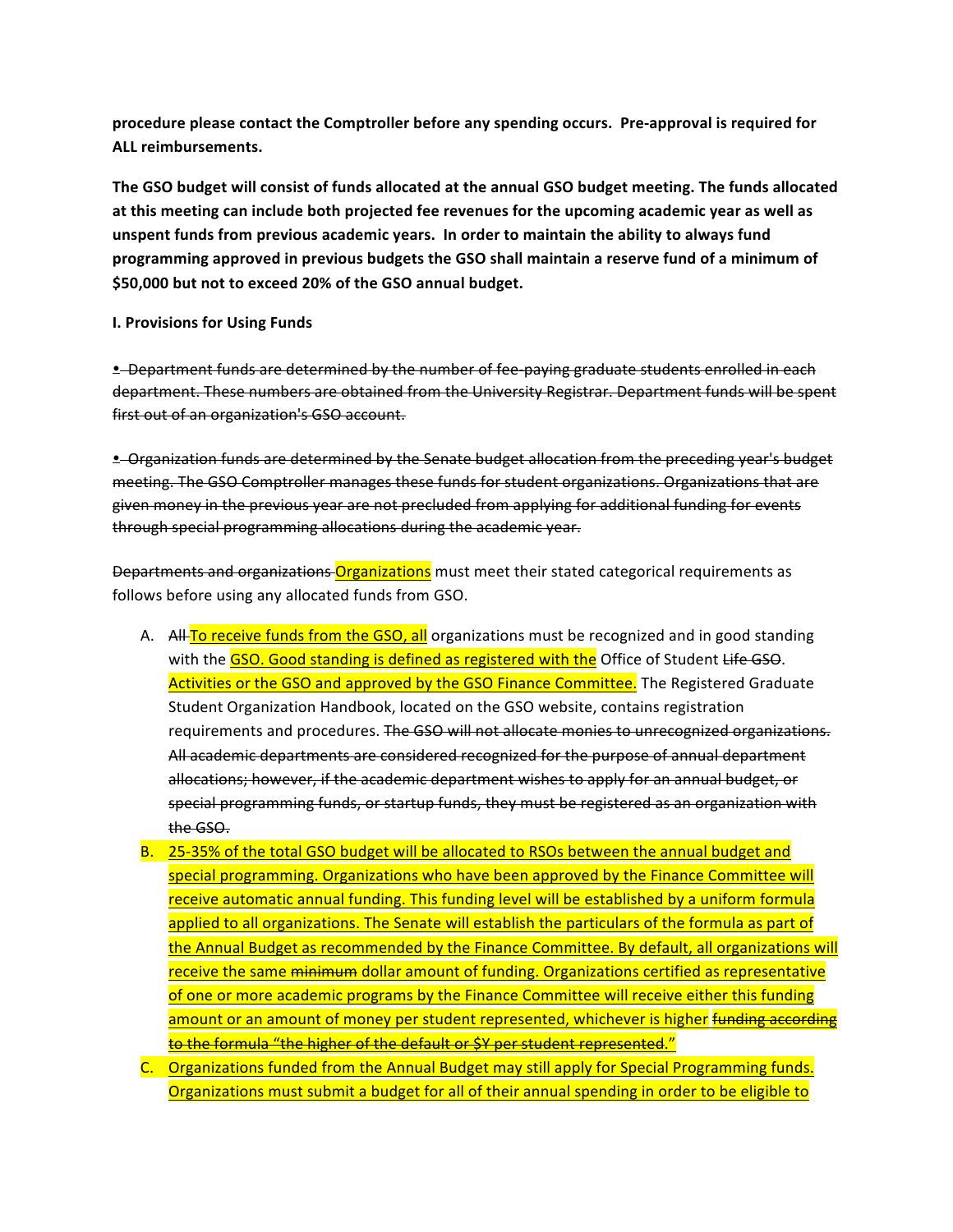apply for special programming. Organizations that register partway through the academic year and are successfully reviewed by the Finance Committee may receive funds equal to the minimum funding provided to other organizations in the annual budget, prorated to the semester of registration.

- B. Student organizations will be required to spend GSO allocated funds in the manner outlined in their annual budget submissions. Organizations will be provided with a final approved budget (a list of events and funds approved by the GSO Finance Committee and GSO Senate) at the conclusion of the budgeting process. Organizations will only be given pre-approval for events and expenditures listed in the approved budget. If an organization would like to change how its annual budget funds are allocated, it may apply to the GSO Finance Committee to modify its approved annual budget. The GSO Comptroller may also approve such changes if the Finance Committee cannot meet in a timely fashion.
- D. All organizations and departments will present to the GSO the name of two officers who will be responsible for the request of expenditure from GSO funds. These are the only persons allowed to authorize expenditures on the organization's account. If the department has an organizational body of graduate students, then the The President and Comptroller of that organization will be considered default signatories for that organization.
- E. Funding for organizations is contingent upon organizational adherence to the Syracuse University standards for student organizations.
- F. All funding of campus wide service organizations will be open to all fee-paying graduate students. Special programming funding and startup funding will be open only to Syracuse University, non-College of Law student organizations.
- G. Undergraduate-only organizations are eligible to apply for special programming funds only if they are working on an event in conjunction with a graduate student organization or can demonstrate how graduate students will actively be assisting with and participating in an event. Acceptable forms of evidence are joint funding applications specifying the collaboration with a graduate student organization, documented graduate students working with the organization on a program or a letter from a graduate student organization stating their interest in the event being proposed. All undergrad organizations must first apply to SA before applying to the GSO for funding; applications submitted without first being submitted to SA will be rejected.
- H. Undergraduate/graduate organizations are eligible to apply for special programming funds. and/or annual budgets. Undergraduate/graduate organizations should be prepared to demonstrate to the GSO Finance Committee and the GSO Senate that graduate students are active members of their organization, through membership lists or other similar documentation.

H. Graduate organizations that first registered after the most recent annual budget submission deadline may apply for startup funds through the end of the academic year after said deadline. These funds are to assist new organizations in getting started, running events, and other related activities.

I. Campus-wide service providers that are supported by GSO student fees will be required to adhere to the following GSO policies. A list of these providers is maintained on the GSO website.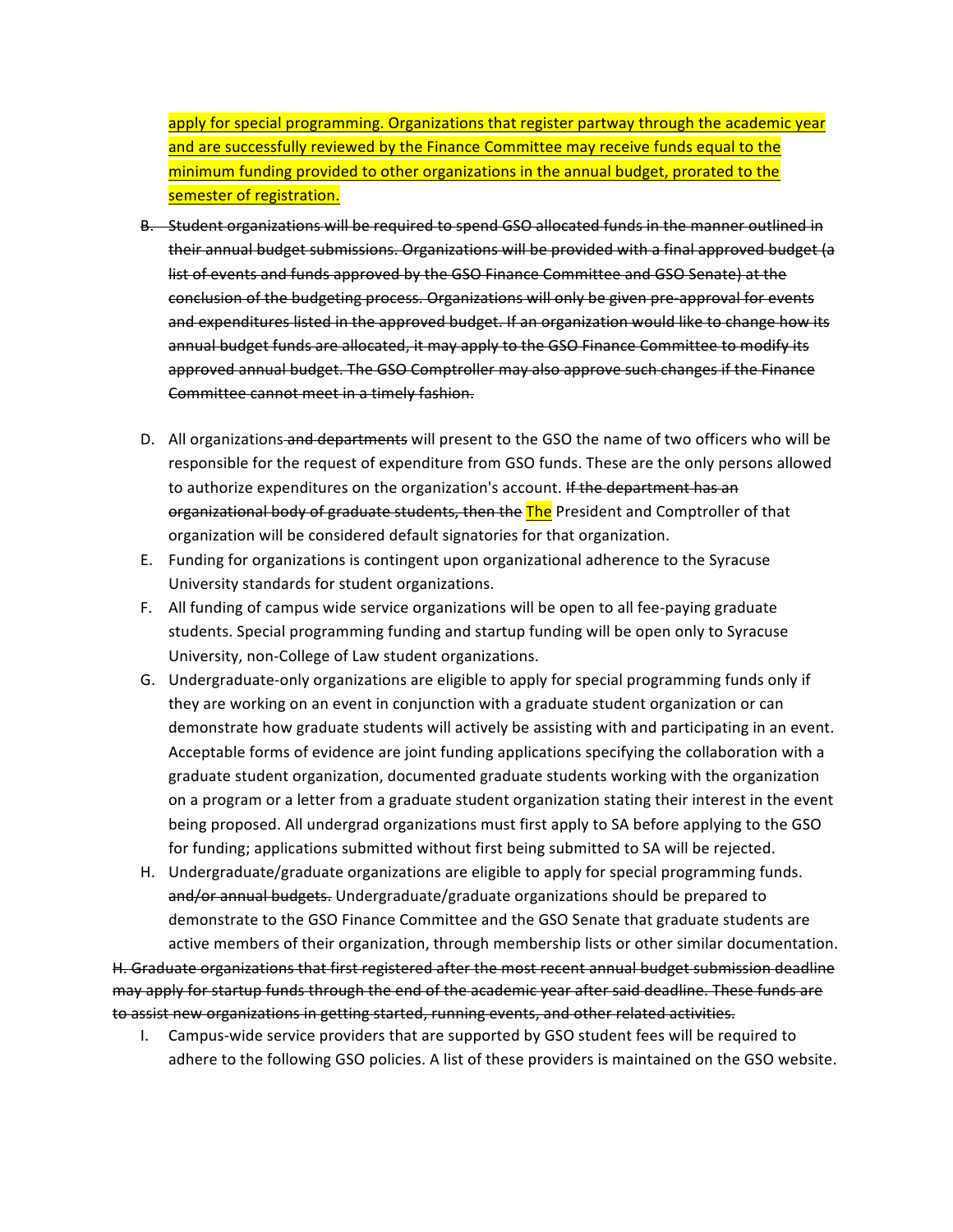• The GSO is under no obligation to fund any campus-wide service organization on multipleyear agreements. These organizations must submit a budget each year to be considered for funding by the Finance Committee.

# **II. Organizational and Departmental Policies**

- A. Each organization's budget runs from commencement to commencement. All spending that occurs after a commencement should be included in the organization's annual budget submission for that coming academic year.
- B. Each organization and department may not request in reimbursements any money in excess of the amount allocated by the GSO Senate, unless self-generated funds are deposited into that department or organization's GSO fundraising account.
	- 1. GSO funds awarded to organizations are primarily intended to facilitate the academic or professional growth of graduate students. Funds intended for social purposes cannot encompass more than the higher of 1/4 of an organization's total annual budget (plus departmental allocation when applicable) or \$300 (plus departmental allocation when applicable). In addition events Events with a social purpose must take place on University Property or within Onondaga County.
- C. The GSO is under no obligation to commit or reimburse any finances or purchases that were not pre-approved by the GSO Comptroller GSO Finance Secretary, nor will the GSO be obligated to reimburse expenditures requested after the date of the event, without prior approval. To ensure expenditures will be paid, consult with the GSO Comptroller GSO Finance Secretary to fill out an expenditure pre- approval form. Pre-approval forms must be submitted at least two (2) weeks before an event.
- D. Organizations and departments are responsible for keeping accurate, complete and up-to-date information on all expenses incurred throughout the year. This information should be organized and maintained in such manner that the GSO Comptroller may access it within 24 hours' notice. The department or organization must meet with the Comptroller to resolve any disputes. Resolutions to disputes are subject to approval by the GSO Executive Board. In the event that no detailed records are provided to the GSO Comptroller by the department or organization, the GSO records shall be considered as accurate.
- E. All organizations and departments applying for special programming funds or startup funds are required to do the following:
	- 1. Fill out the appropriate paperwork for funds (available at the GSO website). Applications should be submitted at minimum a month before an event and should be turned into the GSO Comptroller at least 14 days before the next GSO Senate meeting.
	- 2. Submit a full organizational budget specifying how all GSO funds allocated for the academic year will be or have been spent.
	- 3. Itemize all anticipated expenses.
	- 4. Be prepared to justify the level of graduate student involvement and the benefits of the activity to the graduate student population and university community. Please provide a breakdown of all expected costs and a list of all additional sources of funds committed or received to date. As a general rule, for groups that are a combination of graduate and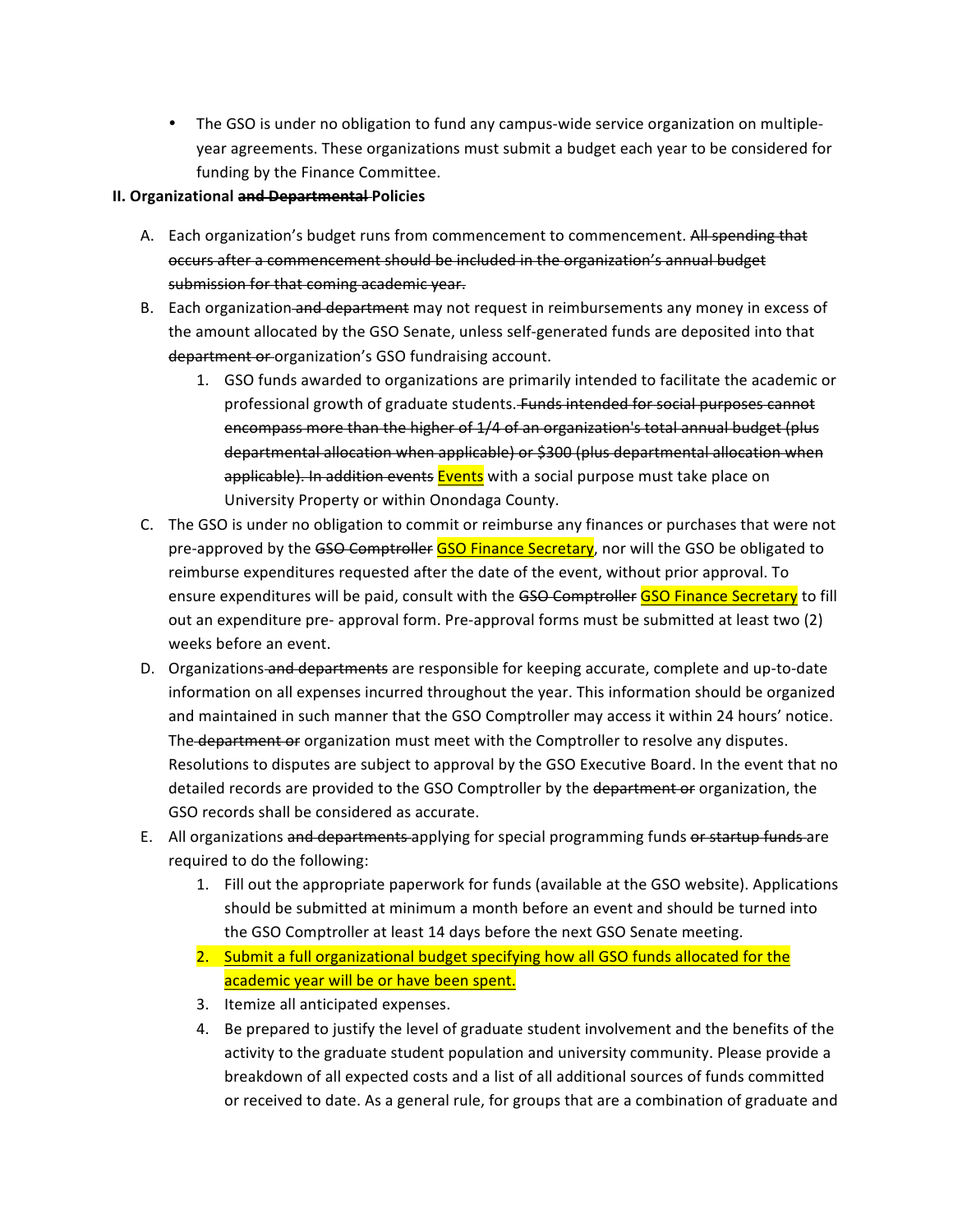undergraduate or law students, the GSO will fund the percentage of the event that is proportional to the percentage of graduate students involved in the organization.

- 5. If requested, make an appointment to meet with the Finance Committee. Have a representative at the meeting who is able to discuss the nature of the request.
- 6. If special programming funds or startup funds are allocated and confirmed by the Senate, then the organization's authorized signatory may spend funds in collaboration with the GSO Comptroller. Organizations and departments are not to spend allocated monies without pre-approval from the GSO Comptroller.
- 7. Organizations are only eligible to receive special programming funds once per semester. They can apply for funding for multiple events in one application.
- 8. An organization receiving special programming funds cannot decline the funds and then reapply for special programming within the same semester.
- F. All requests for expenditure of any funds in a GSO account for the current fiscal year must be submitted to the GSO office no later than 15 June.
- G. It is the responsibility of organization and department representatives to plan accordingly for the entire year.
- H. No GSO monies will be transferred to any Syracuse University department or administrative account except for payment for services rendered as proven by receipt, invoice, or contract.
- I. Departments are responsible for having a representative at each senate meeting. It will be the responsibility of these representatives to report monthly to their departments as to what funds are in their account and how they will be spent. The GSO considers department representatives to be responsible for the communication of GSO policy, decisions and minutes to their constituent groups. See the GSO Constitution, Article VIII Section 9.

#### **III. Income Policies**

- A. Organizations wishing to fundraise must set up a separate account at the Graduate School to use as a depository of funds.
- B. All income from fund raising activities must be reported to the GSO Comptroller in a timely manner. The creation of these fundraising accounts and each individual fundraising activity must be approved in advance by the Graduate School.
- C. The purpose of all income generated from GSO sponsored events must be explained in writing in any applications for **special programming** funding and must be adhered to by the organization-or department. The GSO Comptroller must approve changes in plans for income. Failure to report income will result in loss of all remaining funds and a two-year ban on applying for GSO funds for the organization or department.

# **IV. Equipment Policy**

A. Equipment should not be purchased with GSO monies except when other options are not available. Departments and organizations Organizations should strive to rent or use university or departmental equipment when possible.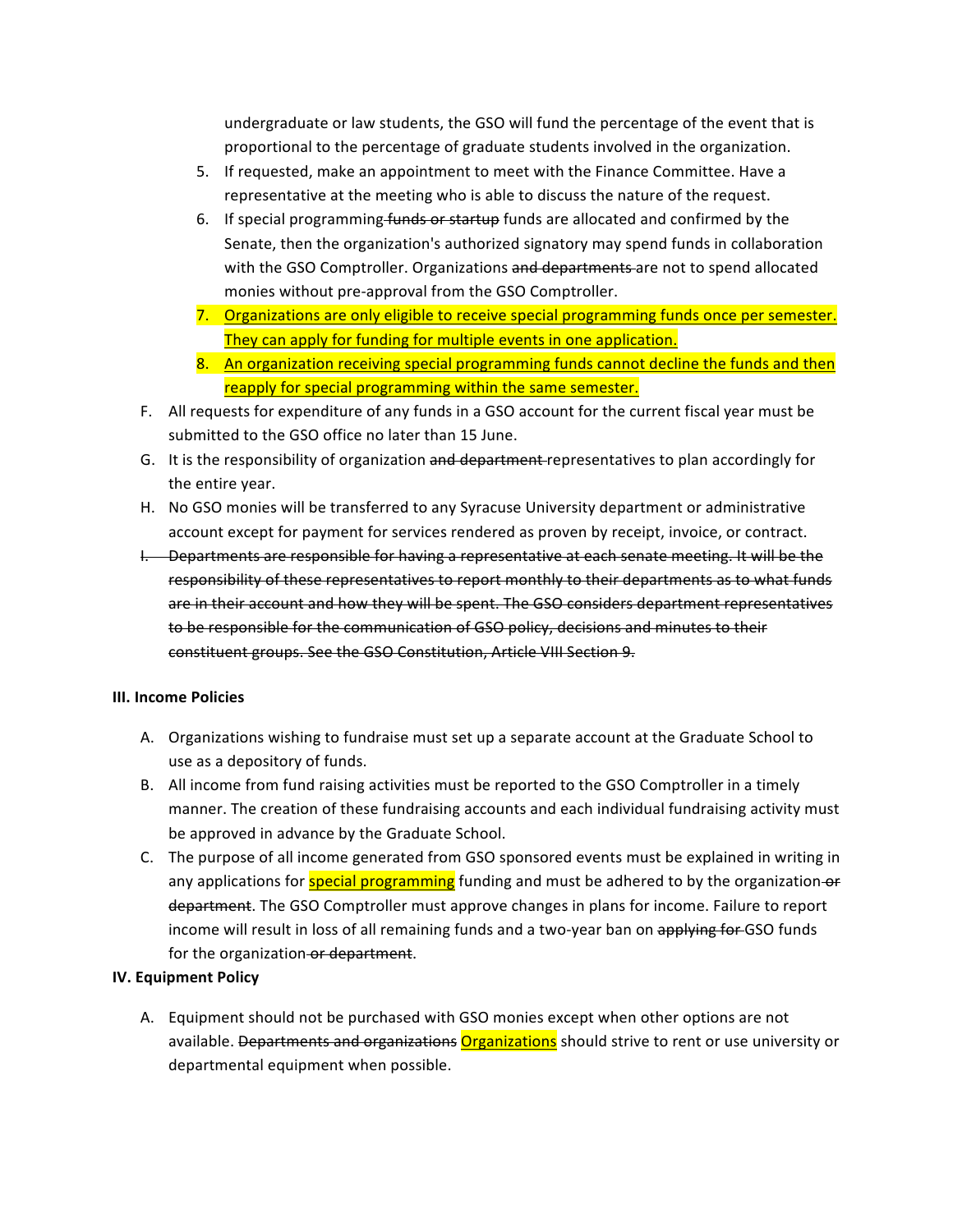- B. When equipment can't be borrowed or used, all equipment purchased with GSO funds shall be donated to an approved university department or center or, if unwanted, an approved local organization. Under no circumstances should individuals within an organization keep equipment.
- C. Exceptions to these rules include any advertising equipment to be used over multiple years, such as banners, or equipment with a one-time usage, such as disposal food serving items.

#### **V. Carry-Over Policy**

- A. Funds in fundraising accounts will be carried over indefinitely, unless Syracuse University policy provides another limit.
- B. All other remaining funds return to the GSO.
- A. Any unspent department funding will be carried over to the next year automatically. This rollover will not exceed the previous year's total department allocation.
- B. No other funding (except funds in GSO fundraising accounts) will be carried over.

# **VI. Application of Financial Policies**

- A. The GSO Comptroller will maintain the intent of the policies contained within this document.
- B. The Comptroller shall negotiate agreements with any individual organization or department in execution of this document or Senate-approved budget. The Executive Board must approve any such agreements.

#### **VII. Expenditure Process**

The following information is required before any commitments for reimbursements will be considered.

- A. Name, address, phone number, and a contact person of the organization or department making the request (i.e. the authorized signer) must be on all forms.
- B. Vendor names, address, phone number, and a contact person from whom the services are being requested. Please include the vendor's federal tax identification number on the form.
- C. If an individual is being paid or reimbursed, it is mandatory to have their social security number for the purpose of payment. We cannot pay anyone who does not have a social security number or federal tax identification number.
- D. It is necessary to have written estimates from vendors, speakers, performers, or anyone to whom the GSO will disburse funds. Please note that Syracuse University is tax exempt and no taxes will be paid on materials or supplies. Please see the GSO website for details. See the GSO Comptroller for any exceptions to the tax rules that do not pertain to materials or supplies.
- E. All details of an event should be known before any requests are made. These details include the event title, date and venue of the event. If you have requested a room on campus through Student Centers and Programming Services, it will be necessary to show confirmation of that room to the GSO Comptroller. This will ensure that the event has been approved as an official campus event and should follow all university policies.
- F. All organizations and departments have a file in the GSO office. This file consists of all expenditures that were processed or committed to their account. Organizations and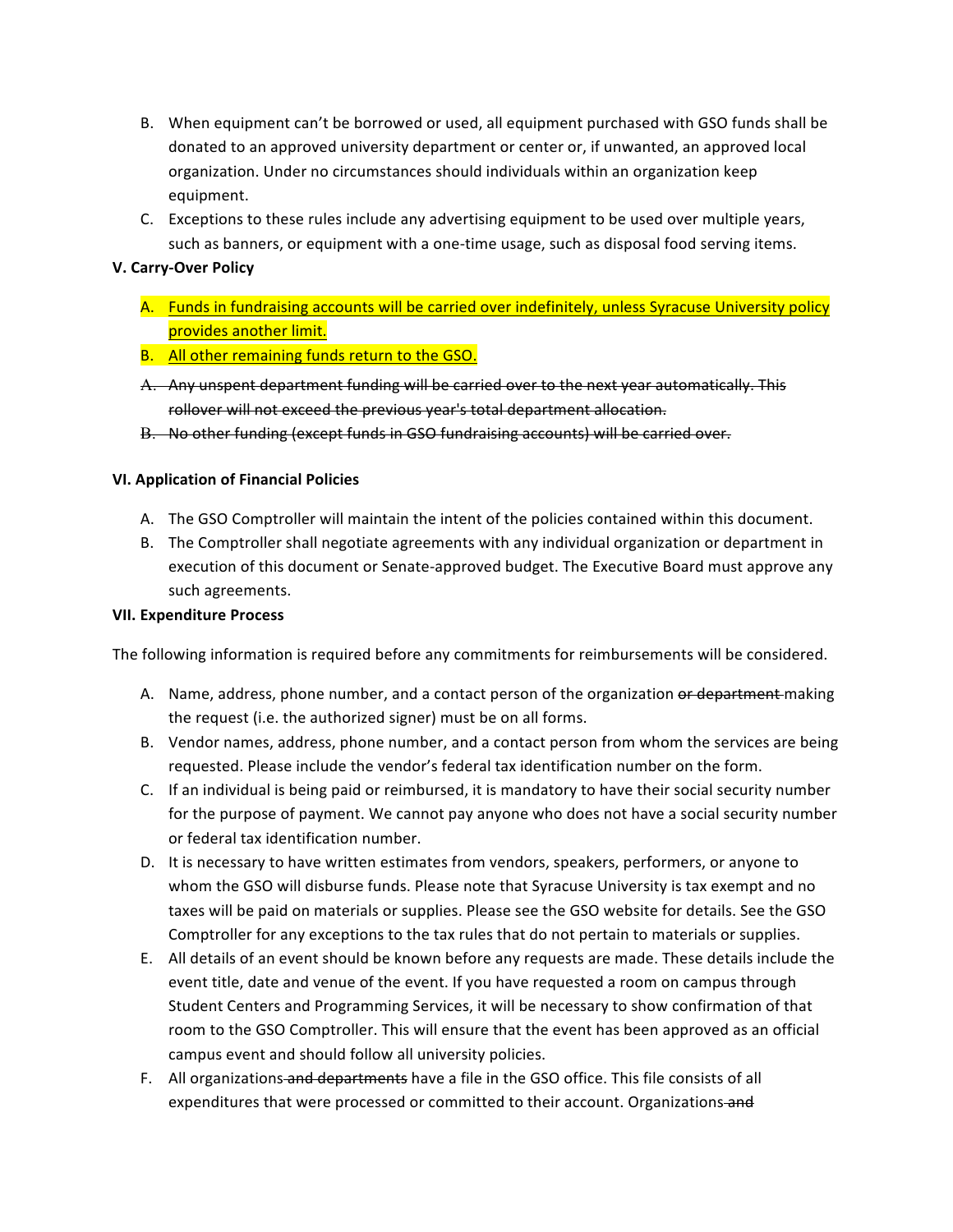departments may see their own respective files with consent of the GSO Comptroller. This does not however eliminate organizations' or departments' obligation to keep their own records of expenses.

G. Please remember that no commitments, whether verbal or written, shall be made by any student, organization, department or respective representatives unless the expenditure request has been approved. Such oral agreements will be deemed void by the GSO and any potential liability will remain with the department or organization. Neither an organization nor the GSO itself may sign a contract on behalf of Syracuse University.

#### **VIII. Information Needed to Process any of the Following**

Reimbursements: Syracuse University has vendors available that comply with the tax-exempt rule. A list of these vendors is available at the GSO office. Students should consult with the GSO Comptroller concerning making any purchases with their own money if they expect to be reimbursed. The GSO, along with Syracuse University, encourages the use of university vendors in order to receive full reimbursements for items purchased. Any reimbursements made to an individual require the signature of the GSO President or Comptroller, the individual making the request, and an authorized signatory for Syracuse University.

All reimbursements must be pre-approved by the GSO Comptroller. If a purchase is made with an outside (i.e. non-SU designated) vendor, tax will be applied to the total cost and the university will not honor the total reimbursement. When requesting reimbursement it is essential to have the following information:

- Name of person to be reimbursed
- Permanent address
- Phone number
- Reason for purchase
- Amount of reimbursement (original receipts must be attached)
- The reimbursable amount must coincide with the amount indicated on the receipts.

It will be necessary for payment to have the social security number of the person to be reimbursed is indicated on the form. Please note on the request form if the individual is a university employee (TA's and GA's are regarded as employees for this purpose) and the location where they receive paychecks or payroll receipts on campus. Checks will be delivered to that campus address, not the GSO office.

#### **IX. Executive Pay**

Elected GSO executives earning full time pay will be paid a monthly stipend with their total compensation divided into 12 equal payments. Elected GSO executives not earning full time pay will be paid half on June 1st (the first day of their executive term) and the remaining amount on May 1st. If an elected official is removed from office via impeachment they are not entitled to any remaining pay. This payment structure may be modified by the Senate via instructions contained in the Annual Budget.

#### **X. Appeal Policy**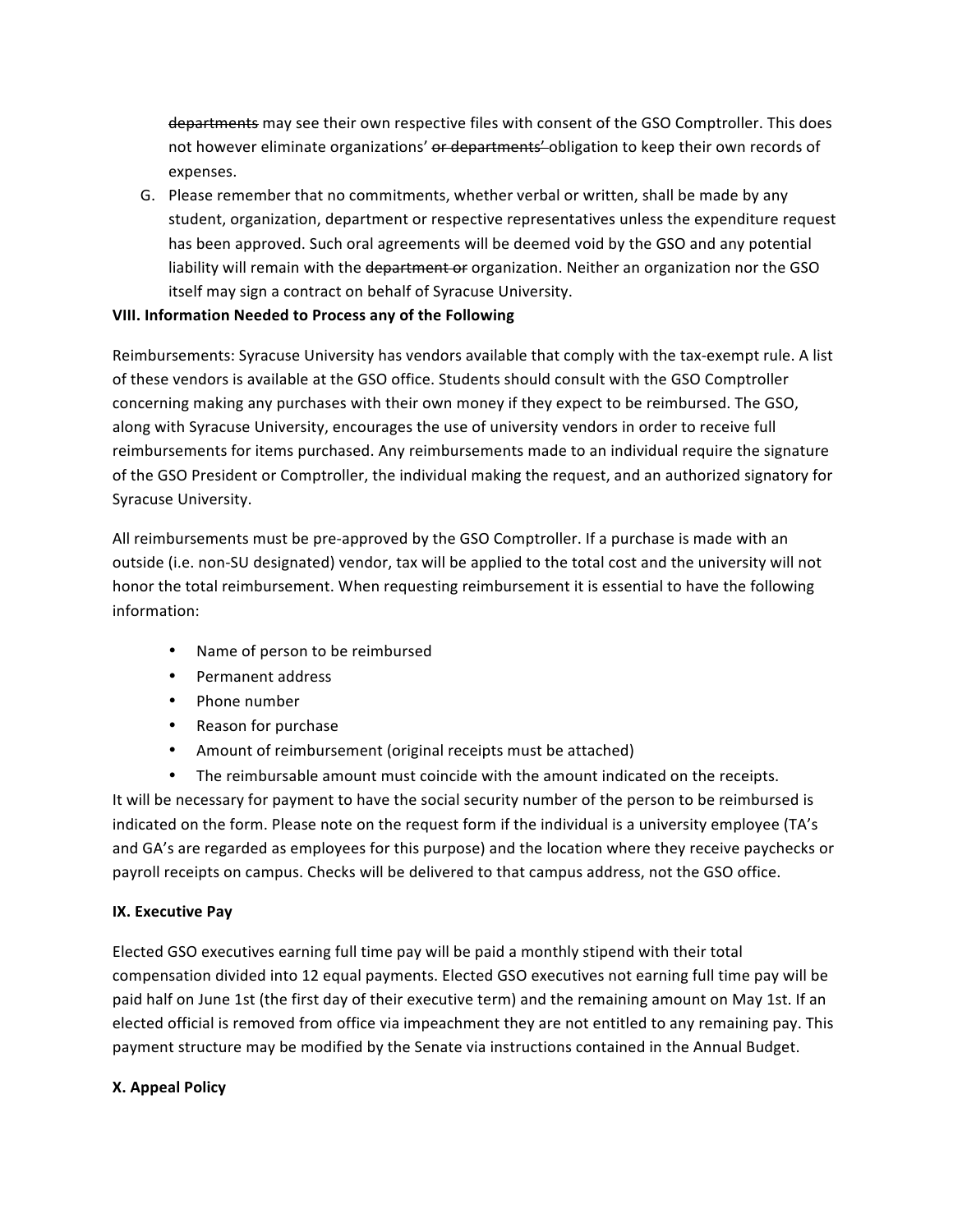- A. Any decision of the GSO Comptroller may be appealed to the Executive Board.
- B. Any decision of the Executive Board may be appealed or overturned by the Senate.
- C. The Senate makes final decisions on all funding decisions in regard to departmental, the budget and special programming and start up fund requests.
- D. Please see the GSO Comptroller or GSO President to arrange for an appeal.

#### **General Policies and Exclusions**

# **Advertising:**

The GSO will pay for advertising but encourages groups to use the most cost effective means of advertising at its disposal. Free advertising is available through GSO social media accounts, the Syracuse record events calendar, e-mail listservs, the GSO website, and fliers posted across campus (which may need approval from the GSO). Further advertising options include but are not limited to the Daily Orange and other campus publications and programs. Due to rising advertising prices, we encourage groups to exhaust free advertising methods prior to requesting those with significant additional costs. All GSO sponsored public events should be advertised in the graduate student monthly newsletter by emailing gradnews@syr.edu.

# **Duplicating and Printing:**

The GSO will pay for printing of advertising materials if necessary, so long as those materials are reproduced at a university copy center or the business offering a lower bid for the job.

#### **Travel:**

Special programming funds may not be used to fund travel for individual students, groups, field trips, or other excursions off campus unless such travel has a professional or academic purpose. Approved travel by personal automobile will be reimbursed on a mileage basis, not as reimbursement of gas expense. Please check with the Comptroller for the current mileage rate. Other travel will be reimbursed as actual expense.

#### **Gifts and Prizes:**

These will be decided on a case-by-case basis but are unlikely to be approved.

#### **Honorariums:**

All payments to people for services rendered must be accompanied by a contract, signed by the appropriate university official, or memorandum of understanding. Under no circumstances will cash or check be advanced to any person without a contract. Please contact the GSO Comptroller for the appropriate procedures.

#### **Reimbursements:**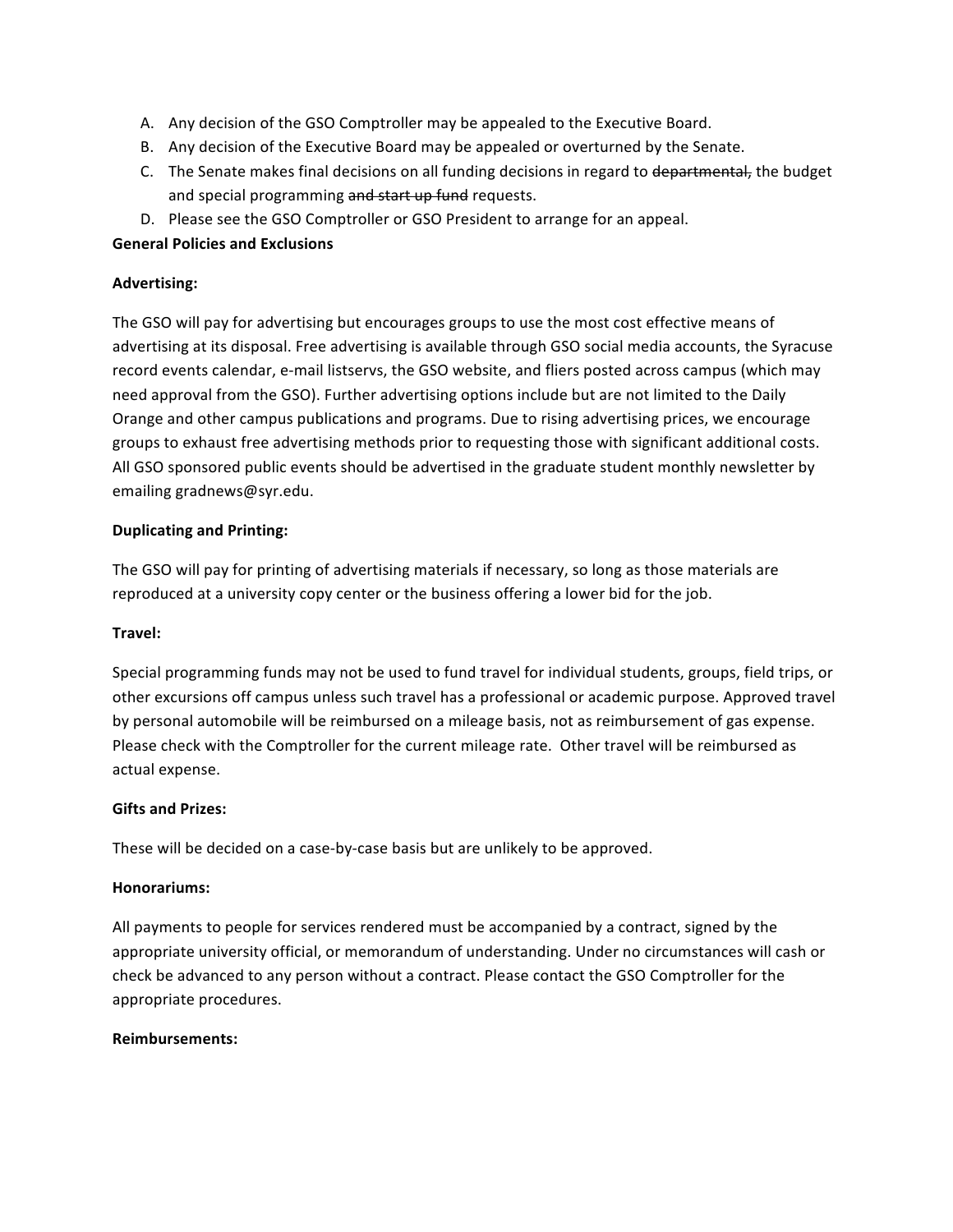Reimbursements must always be accompanied by an official, detailed, and verifiable receipt or invoice showing payment details. Reimbursements will only be made to those individuals with a social security number or to corporations possessing a federal tax identification number.

# **Off Campus Events:**

Organizations using GSO funds are free to use their allocated funds anywhere they choose, provided that special programming funds do not violate the travel policy outlined above. This does not exempt organizations from the alcohol policy below.

#### **Food:**

The GSO recognizes the centrality of food, beverages, and other refreshments at events. However, the GSO cannot afford to fund events where the exclusive purpose of the event is a department or organization dinner. As such, the GSO will fund on any given special programming request, a maximum of \$500 or 20% of the total cost of the event, whichever figure is higher. An absolute maximum limit of \$1500 on food applies to all groups regardless of the total costs of the event.

# **Alcohol:**

The GSO will not fund, in part or in whole, any event that takes place where alcohol will be present unless certified serving staff is in charge of alcohol distribution.

#### **Exclusions:**

The GSO will not pay for the following items in organizational funding requests: massages, conference attendance, business cards, stationery, stamps, tuition, or stipends for enrolled students on campus.

#### **Catering Functions:**

All events or functions that take place on university grounds must be catered by the university, unless prior arrangements have been made through the food services department. There are no outside vendors permitted to disburse food on university grounds unless food services has been notified and has given their approval; this is for health and safety purposes.

Steps to follow when arranging a catered event:

- Verify your event's location with events scheduling and wait for their confirmation on availability. This step must precede an official request for GSO funds
- Get an itemized list of all the foods and beverages you want to order. If specific foods are not available through food services, other arrangements can be made through outside vendors. Once this list has been compiled and costs have been estimated in writing, make your request for GSO funds.
- The GSO assumes no liability for damages done to facilities by attendees or for any other liability created by the host organization. Acceptance of GSO funding will be construed as an acceptance